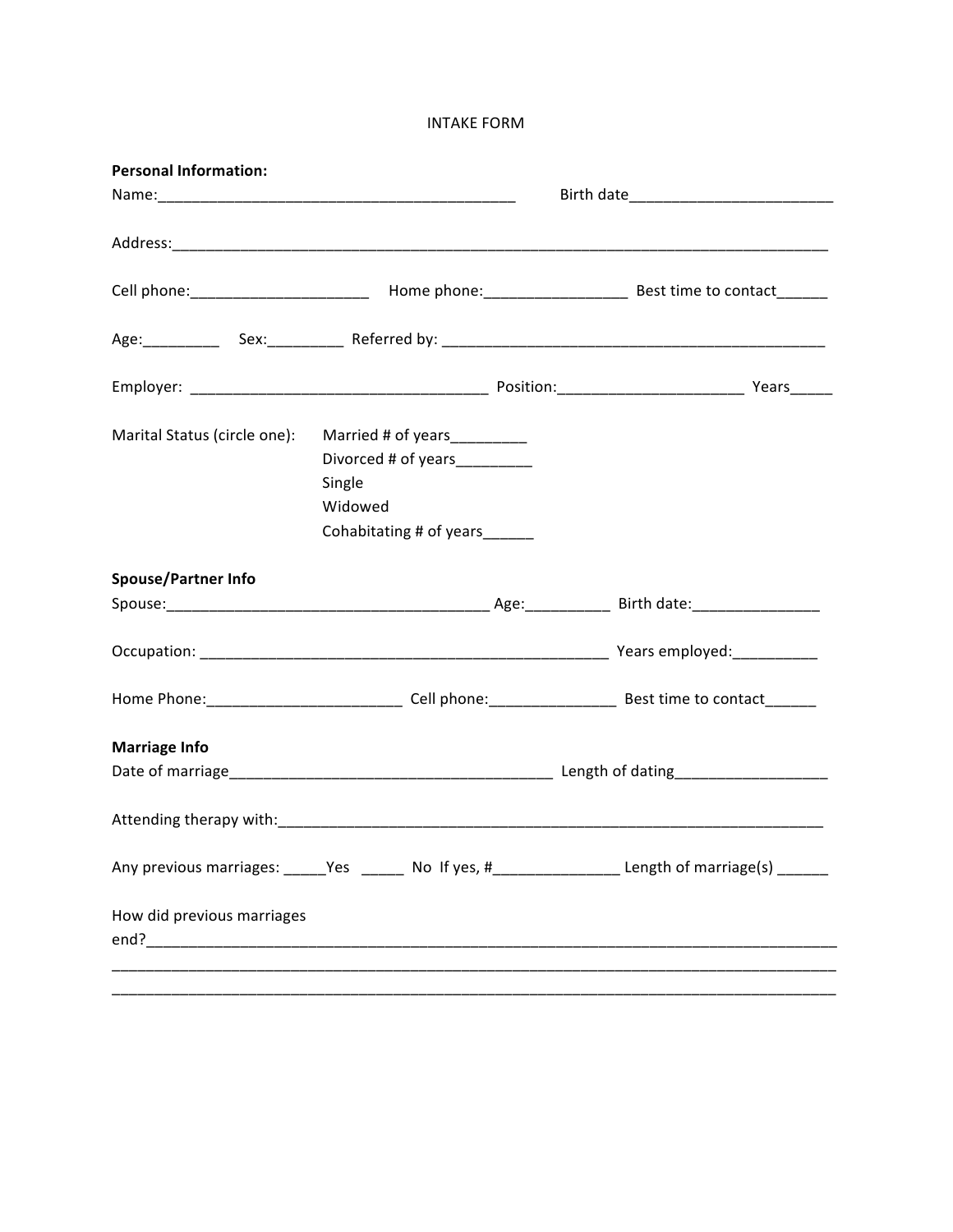|                            | <b>Other Members of Household</b>                             |                                                                                     |
|----------------------------|---------------------------------------------------------------|-------------------------------------------------------------------------------------|
|                            |                                                               |                                                                                     |
|                            |                                                               |                                                                                     |
|                            |                                                               |                                                                                     |
|                            |                                                               |                                                                                     |
|                            |                                                               |                                                                                     |
|                            |                                                               |                                                                                     |
|                            |                                                               |                                                                                     |
|                            |                                                               |                                                                                     |
|                            | Children not currently living with you                        |                                                                                     |
|                            |                                                               |                                                                                     |
|                            |                                                               |                                                                                     |
|                            | In the case of an emergency contact                           |                                                                                     |
|                            |                                                               |                                                                                     |
| <b>Therapy Information</b> |                                                               |                                                                                     |
|                            |                                                               | Previous therapy? ___Yes ______No Currently in therapy elsewhere: _____Yes ______No |
|                            |                                                               |                                                                                     |
|                            |                                                               |                                                                                     |
|                            |                                                               |                                                                                     |
|                            | Currently on medications: ______Yes _________No If yes, which |                                                                                     |
|                            |                                                               |                                                                                     |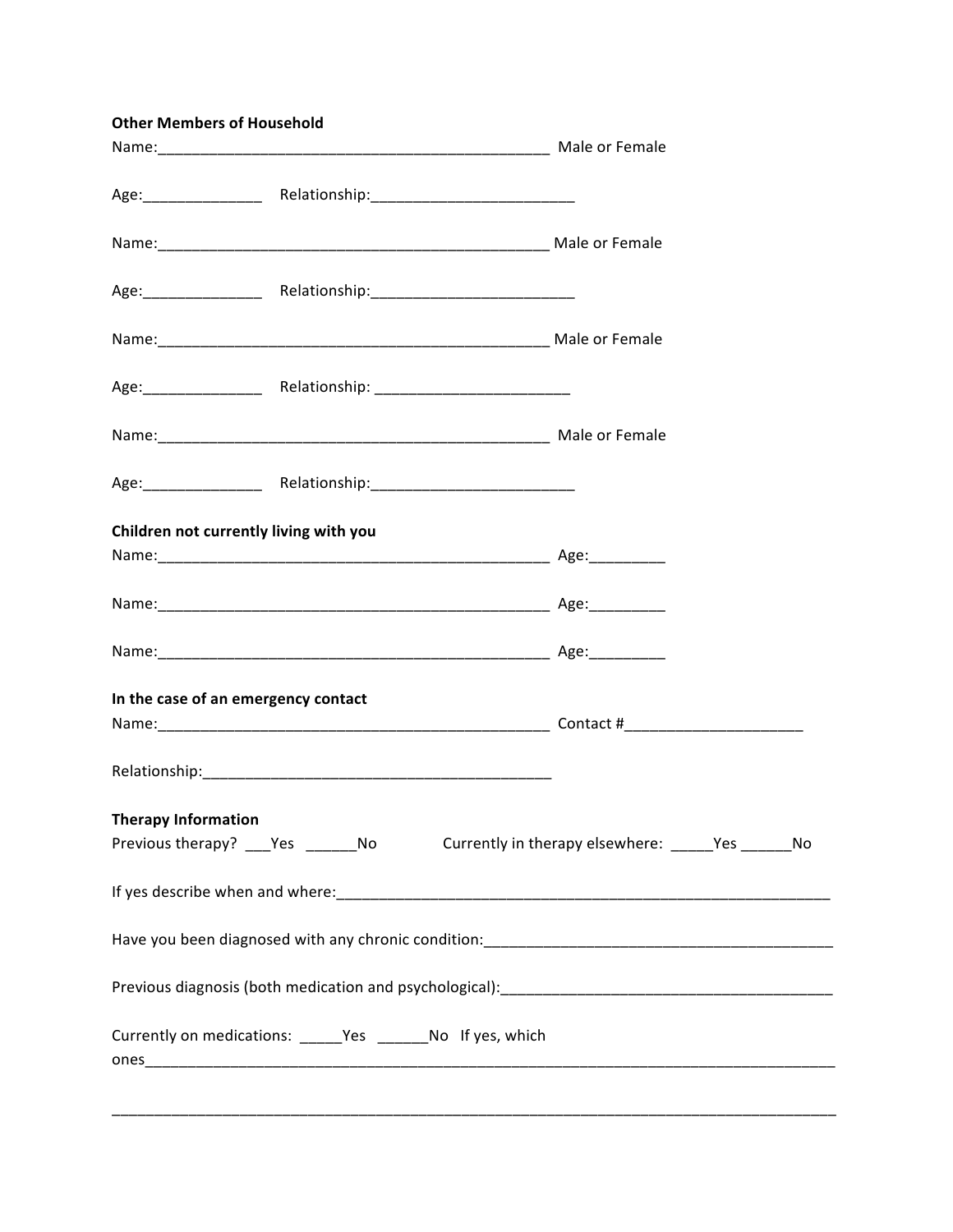Previous inpatient psychiatric and/or drug-alcohol rehab hospitalizations?\_\_\_\_\_\_\_\_\_\_\_\_\_\_\_\_\_\_\_\_\_\_\_\_\_\_\_\_\_\_\_\_\_\_\_\_\_\_\_\_\_\_\_\_\_\_\_\_\_\_\_\_\_\_\_\_\_\_\_\_\_\_\_\_\_\_\_\_\_\_\_

| Reasons for attending therapy (sources of stress that brought you to therapy): |  |
|--------------------------------------------------------------------------------|--|
|                                                                                |  |

1.  $\blacksquare$ 

 $3.$ 

| ∽<br><u>.</u> |  |  |  |
|---------------|--|--|--|
|               |  |  |  |

\_\_\_\_\_\_\_\_\_\_\_\_\_\_\_\_\_\_\_\_\_\_\_\_\_\_\_\_\_\_\_\_\_\_\_\_\_\_\_\_\_\_\_\_\_\_\_\_\_\_\_\_\_\_\_\_\_\_\_\_\_\_\_\_\_\_\_\_\_\_\_\_\_\_\_\_\_\_\_\_\_\_\_\_\_

# **Goals for therapy**

| <b>.</b>      | ________ |
|---------------|----------|
|               |          |
|               |          |
| ∽<br>ـ ـ      |          |
|               |          |
|               |          |
| ⌒<br><u>.</u> |          |

**Current Functioning:** Please circle on the following scale to indicate how well you are coping at the present time. 100% means that you are coping the best that you can considering your situation:

0%-----10%------20%-------30%------40%-----50%------60%------70%-------80%------90%------100%

### **Social)Network:**

| Religious Affiliation if any: | <b>Church Affiliation</b> |
|-------------------------------|---------------------------|
|                               |                           |

Attend'any'services \_\_\_\_\_\_Yes''\_\_\_\_\_No''How'often?\_\_\_\_\_\_\_\_\_\_\_\_\_\_\_\_\_\_\_\_\_\_\_\_\_\_\_\_\_\_\_\_\_\_\_\_

What best describes current relationships you have with friends (check one)?

I'll have several strong friendships''''''''' I have a few close friends'''''''''' I have no friendships

What describes current relationships with family (check one)?

\_\_\_I am close and feel support with family

\_\_\_I'am'close'to'some'family'but'others'are'a'great'source'of'frustration'or'stress

\_\_\_I have no family close by

\_\_\_I'have'family'close'by'but'they'are'a'source'of'great'tension'an'danger.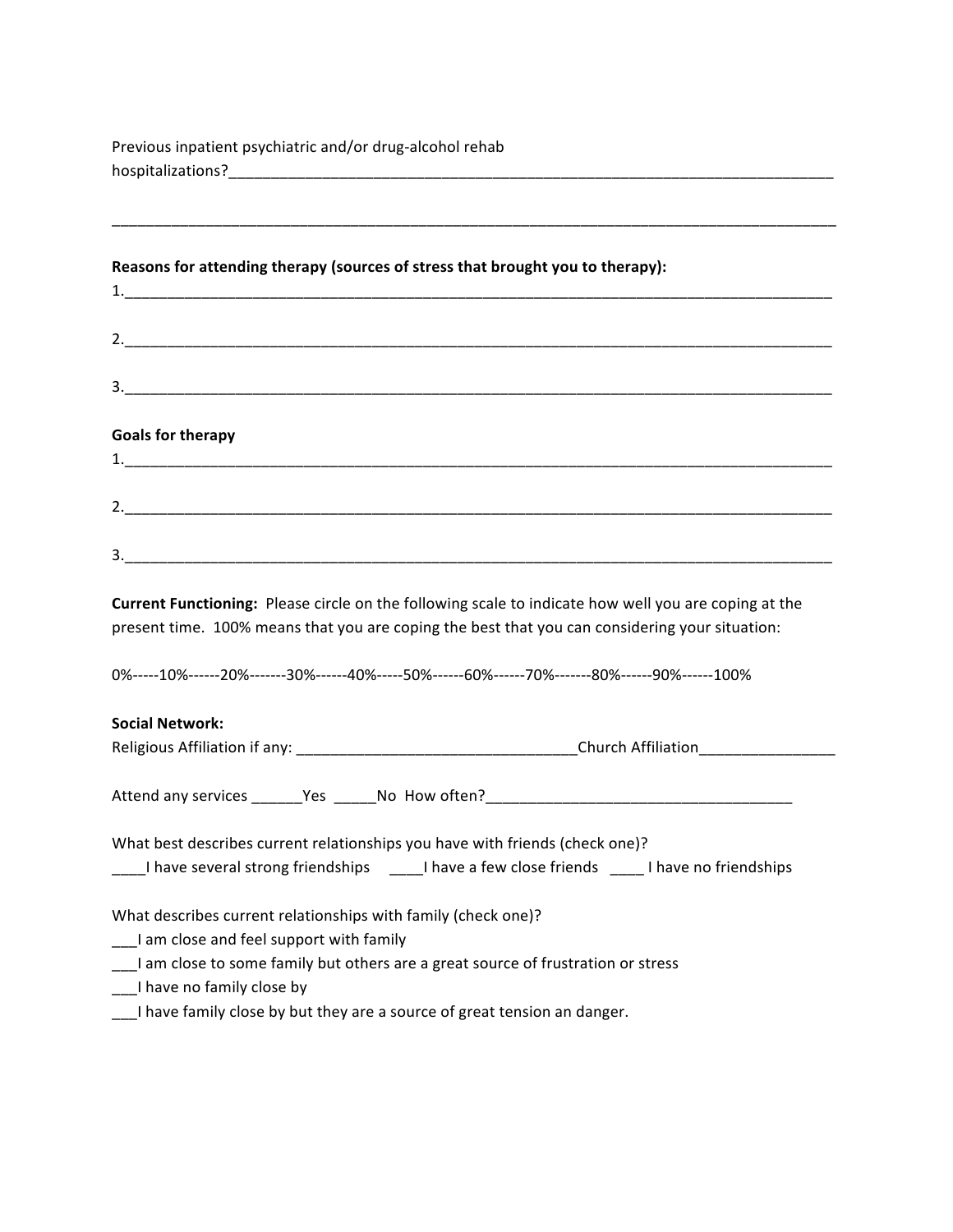## **Home**

| I have been violent in the home                         | Never | Just a little | Pretty much | Very much | N/A |
|---------------------------------------------------------|-------|---------------|-------------|-----------|-----|
| Please describe                                         |       |               |             |           |     |
|                                                         |       |               |             |           |     |
| My spouse has been violent                              | Never | Just a little | Pretty much | Very much | N/A |
| Please describe                                         |       |               |             |           |     |
|                                                         |       |               |             |           |     |
| My children have witnessed violence Never Just a little |       |               | Pretty much | Very much | N/A |
| Please describe                                         |       |               |             |           |     |
| Other comments:                                         |       |               |             |           |     |
|                                                         |       |               |             |           |     |
|                                                         |       |               |             |           |     |
|                                                         |       |               |             |           |     |

\_\_\_\_\_\_\_\_\_\_\_\_\_\_\_\_\_\_\_\_\_\_\_\_\_\_\_\_\_\_\_\_\_\_\_\_\_\_\_\_\_\_\_\_\_\_\_\_\_\_\_\_\_\_\_\_\_\_\_\_\_\_\_\_\_\_\_\_\_\_\_\_\_\_\_\_\_\_\_\_\_\_\_\_\_

# Problem Checklist (circle all that apply):

| Abused as child              | Fear                          | Post-abortion trauma         |
|------------------------------|-------------------------------|------------------------------|
| Addictions                   | <b>Financial Troubles</b>     | Rebellious                   |
| Anger/Bitterness             | Gambling                      | Same-sex preference          |
| Anxiety or Panic Attack      | Gluttony                      | Sexual troubles              |
| Apathy                       | Grief/Loss                    | Sleep troubles               |
| <b>Blended family issues</b> | Guilt/Shame                   | Spousal conflicts            |
| Change in lifestyle          | <b>Health Problems</b>        | Suicidal Thoughts or actions |
| Children                     | Infertility                   | Unresolved conflicts         |
| Control Issues               | In law/Parent problems        | Violence in the home         |
| <b>Communication Issues</b>  | Life transition problems      | Low self-esteem              |
| Depression                   | <b>Memory Problems</b>        | Work problems                |
| <b>Eating Disorders</b>      | Mood swings                   | A Vice                       |
| <b>Employment Issues</b>     | Parent-Child Conflict         | Divorce Issues               |
| Spiritual problems           | Sexual abuse (child or adult) | Marital trouble              |

|                                | Do you currently consume alcohol? Yes No If yes answer questions below:                                   |  |
|--------------------------------|-----------------------------------------------------------------------------------------------------------|--|
|                                | Date of last use__________________________Amount________________________# of years used__________________ |  |
|                                | Frequency? Daily 2-3x week Weekly Monthly Less than once a month                                          |  |
|                                | Do you currently use any substances (drugs or prescription drugs)? Yes No                                 |  |
| If yes answer questions below: |                                                                                                           |  |
|                                |                                                                                                           |  |
|                                | Frequency? Daily 2-3x week Weekly Monthly Less than once a month                                          |  |
|                                | Describe any problems that affect your daily functioning (job, relationship, sleep, ability to care for   |  |
| yourself or your children).    |                                                                                                           |  |
|                                |                                                                                                           |  |

\_\_\_\_\_\_\_\_\_\_\_\_\_\_\_\_\_\_\_\_\_\_\_\_\_\_\_\_\_\_\_\_\_\_\_\_\_\_\_\_\_\_\_\_\_\_\_\_\_\_\_\_\_\_\_\_\_\_\_\_\_\_\_\_\_\_\_\_\_\_\_\_\_\_\_\_\_\_\_\_\_\_\_\_\_